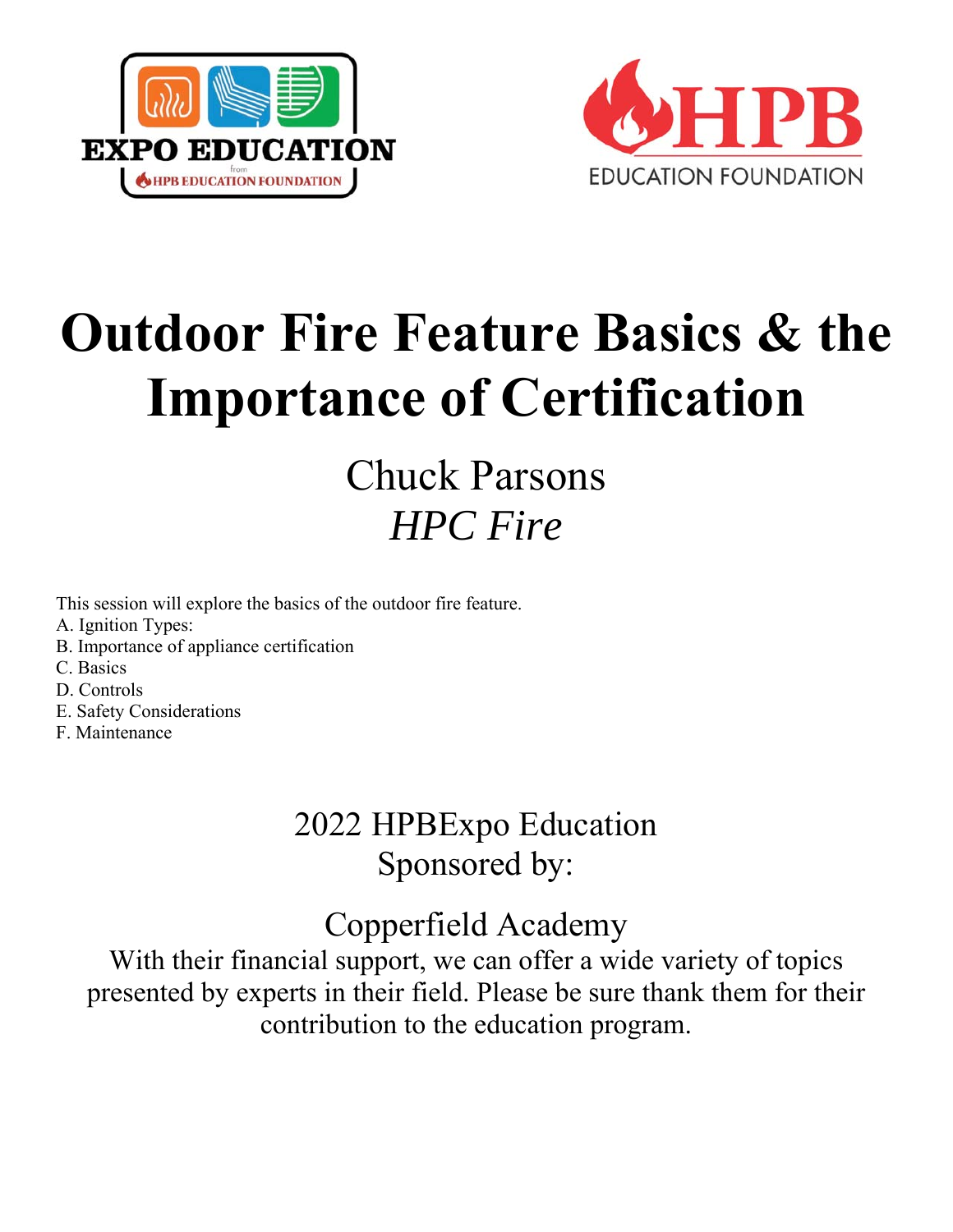





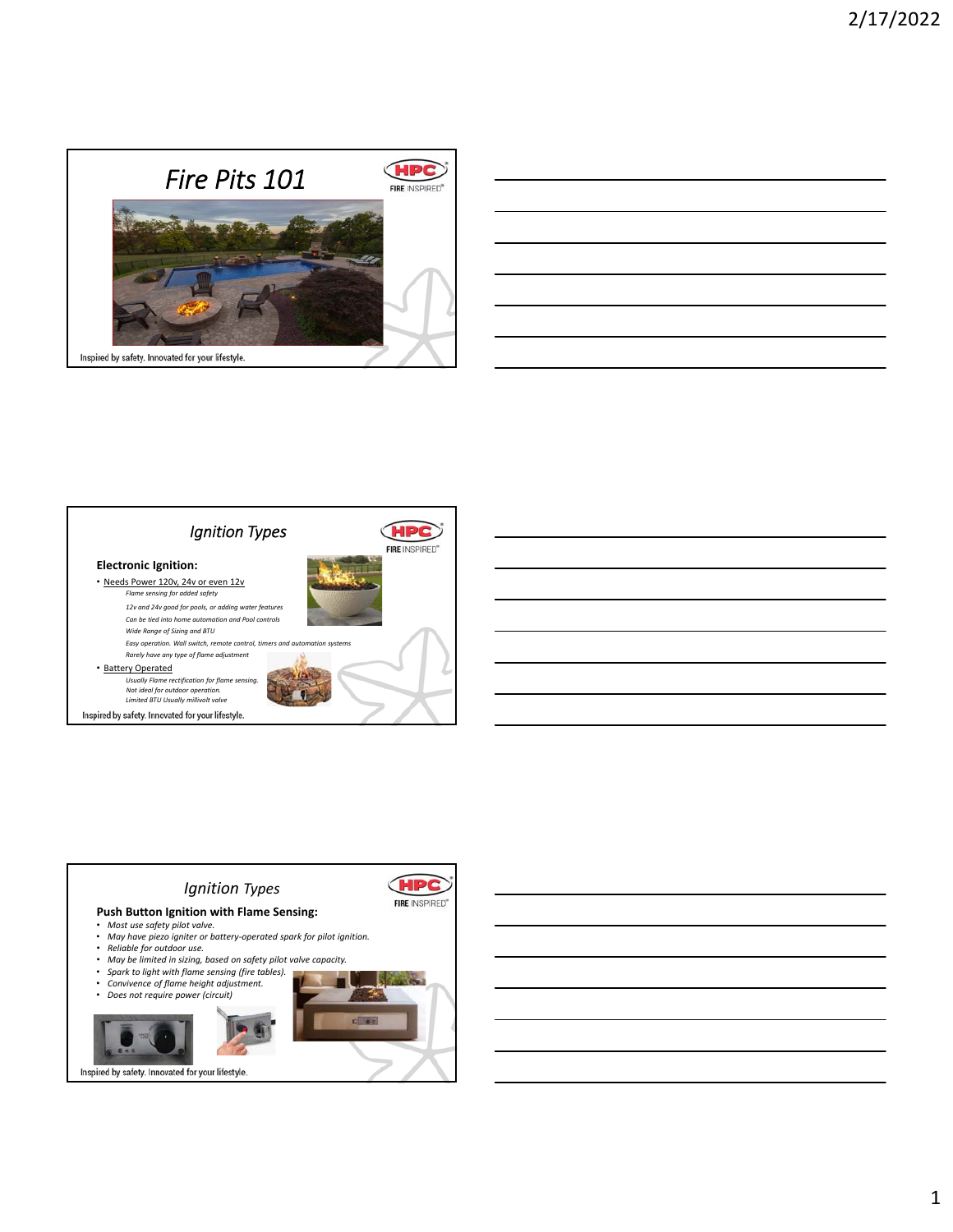





2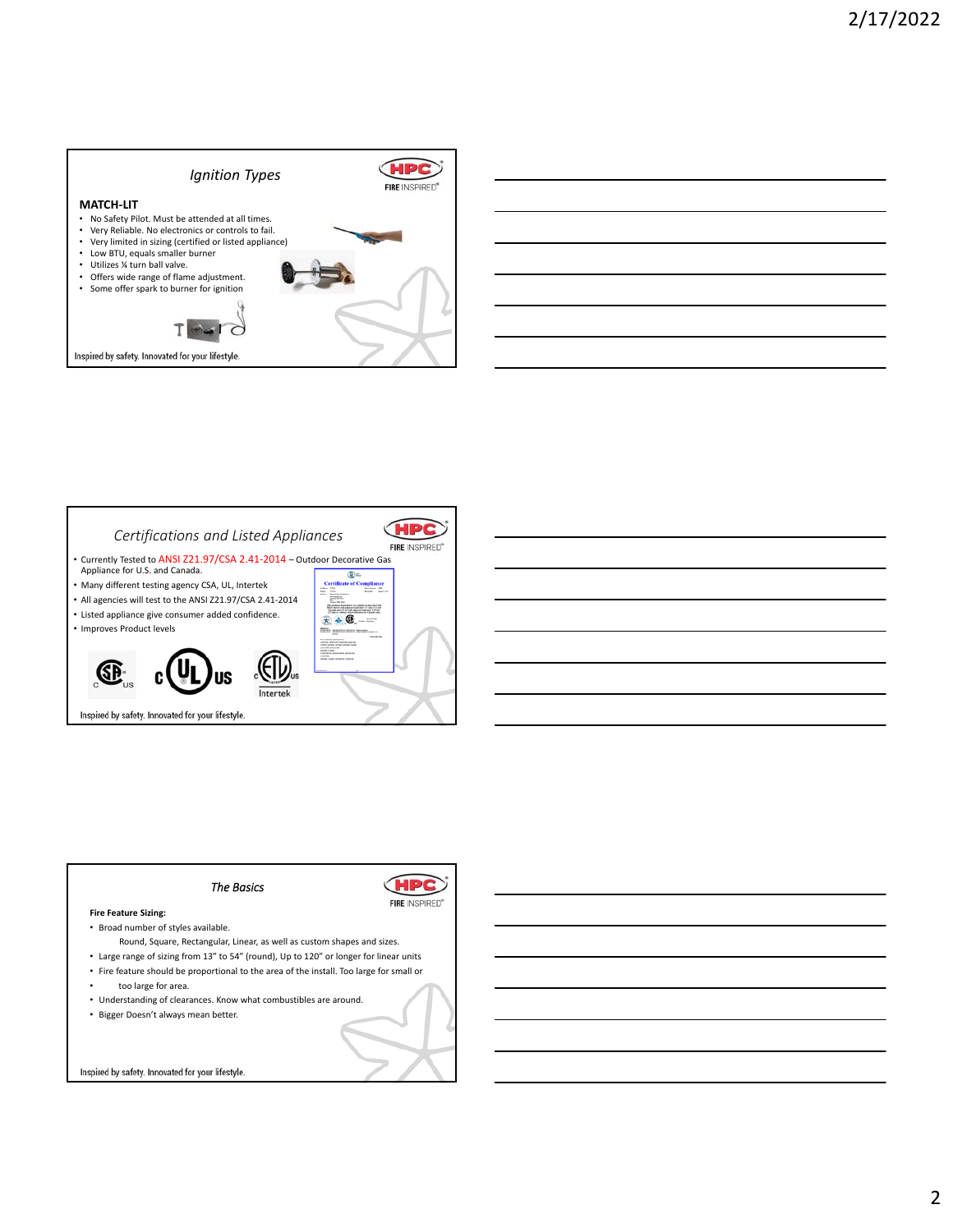#### *Know Your Clearances*

#### **Clearances to Combustibles:**

Check Manufacturer's clearances before installation. Some may have Multiple clearances

- depending on size and type of feature All listed appliances will have clearances, included with installation instructions
- Manufacturers list their own clearances, and then are tested to those clearances with 3rd party testing facilities (CSA, UL)

Inspired by safety. Innovated for your lifestyle.





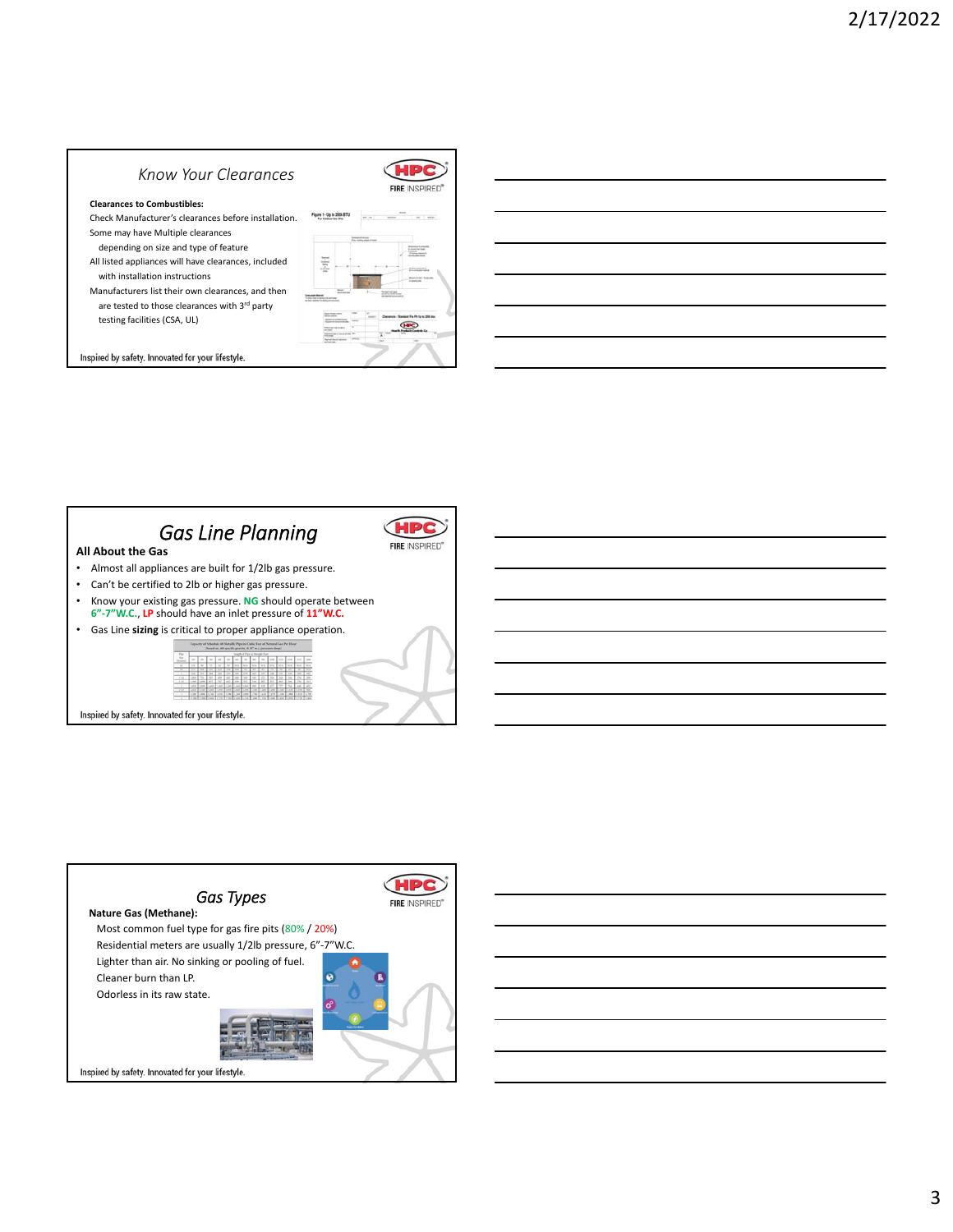#### *Gas Types*

**Liquid Propane (LP):**

- A by‐product of natural gas processing and petroleum refining. • Shipped and stored in pressurized tanks. Due to its low boiling point it vaporizes into a gaseous state as soon as it is released from its pressurized container.
- Operates at a higher pressure than **NG**, true 1/2LB pressure (11"‐14"W.C.)
- It's a heavy fuel. Heavier than air. Sinks, Pools.
- 2 More carbon Molecules (C3H8) than natural gas, burns dirtier than **NG**



**HPC FIRE INSPIRED** 



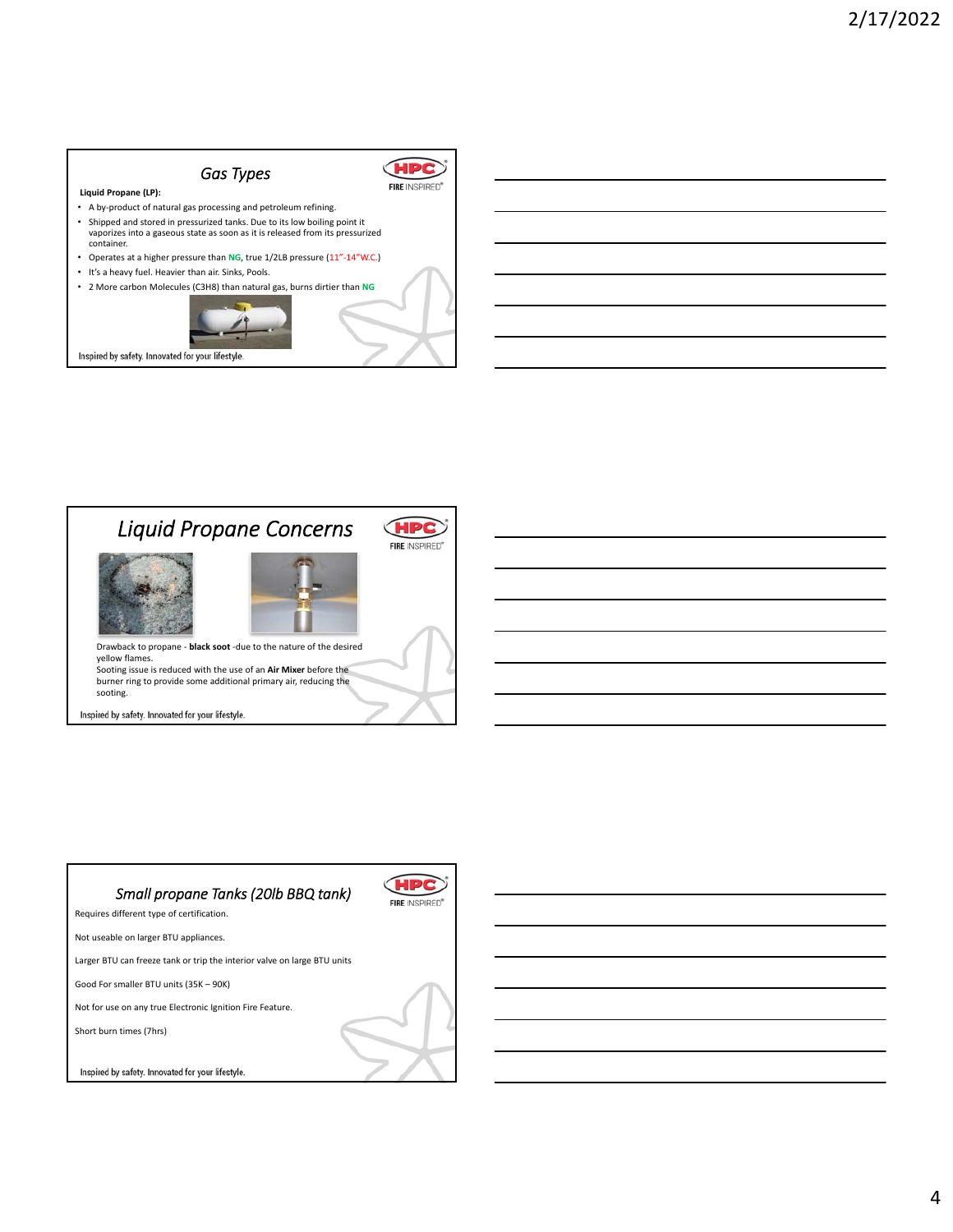#### *Enclosure Basics*

There are 3 main considerations to constructing a lasting fire feature enclosure

- *Materials must be noncombustible.*
- *Ventilation of cavity.*
- *Drainage*.

Once these criteria have been met the rest is up to the designer's imagination.



**HPC FIRE INSPIRED®** 

Inspired by safety. Innovated for your lifestyle.





**What Is the Purpose of the enclosure ventilation?**

- Ventilates any trace gases that may be inside the enclosure. Critical for an LP application. Even a NG application may develop a small leak that could fill enclosure with gas over time.
- The Ventilation will purge heat that will build up under operation. Most electronic ignition units have some form of thermal protection, with a limit switch of some sort. Removing the heat prevents the appliance from shutting of on limit.
- Prevents moisture/condensation from building up due to heat cycles. Prevents mold growth.

Inspired by safety. Innovated for your lifestyle.

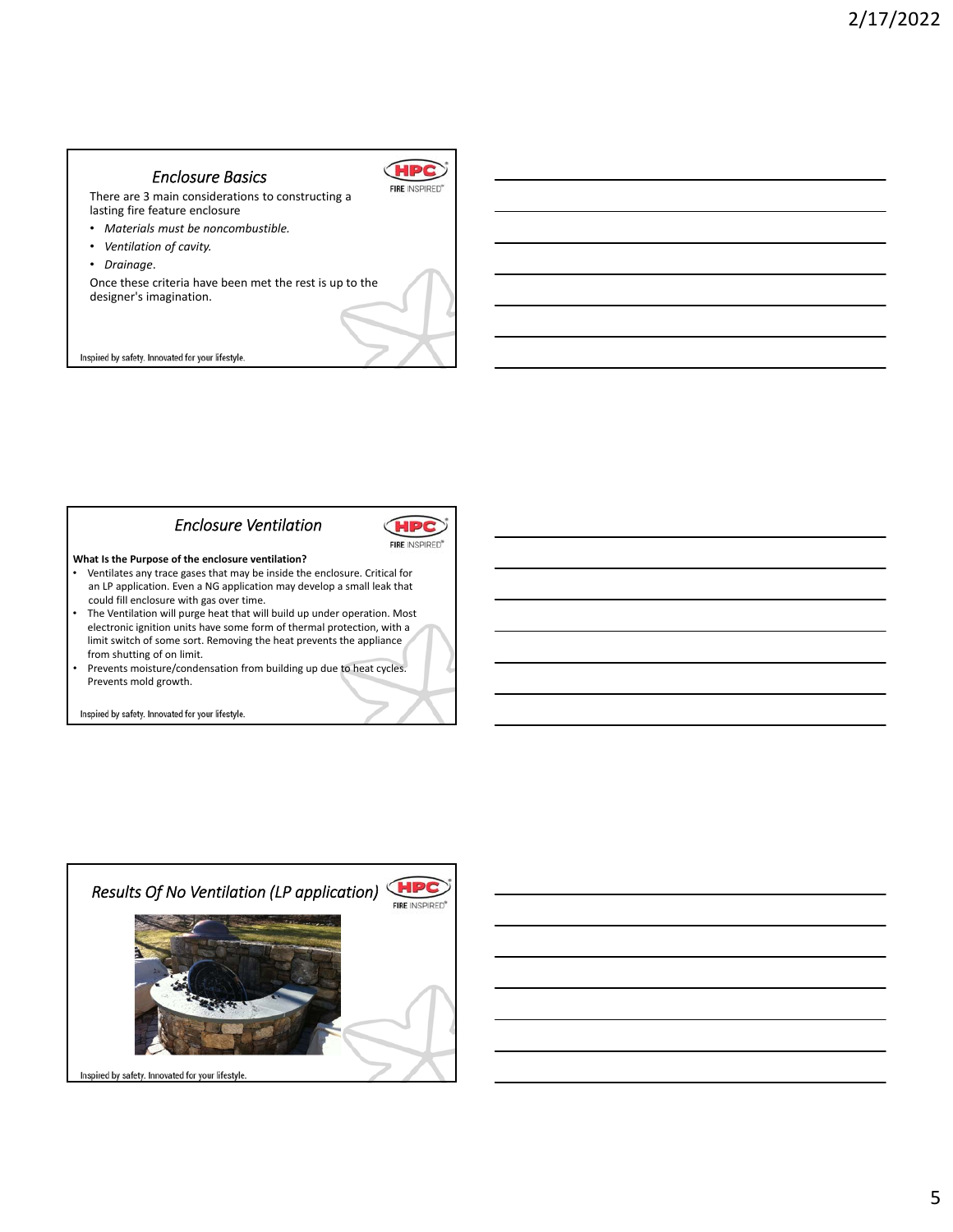







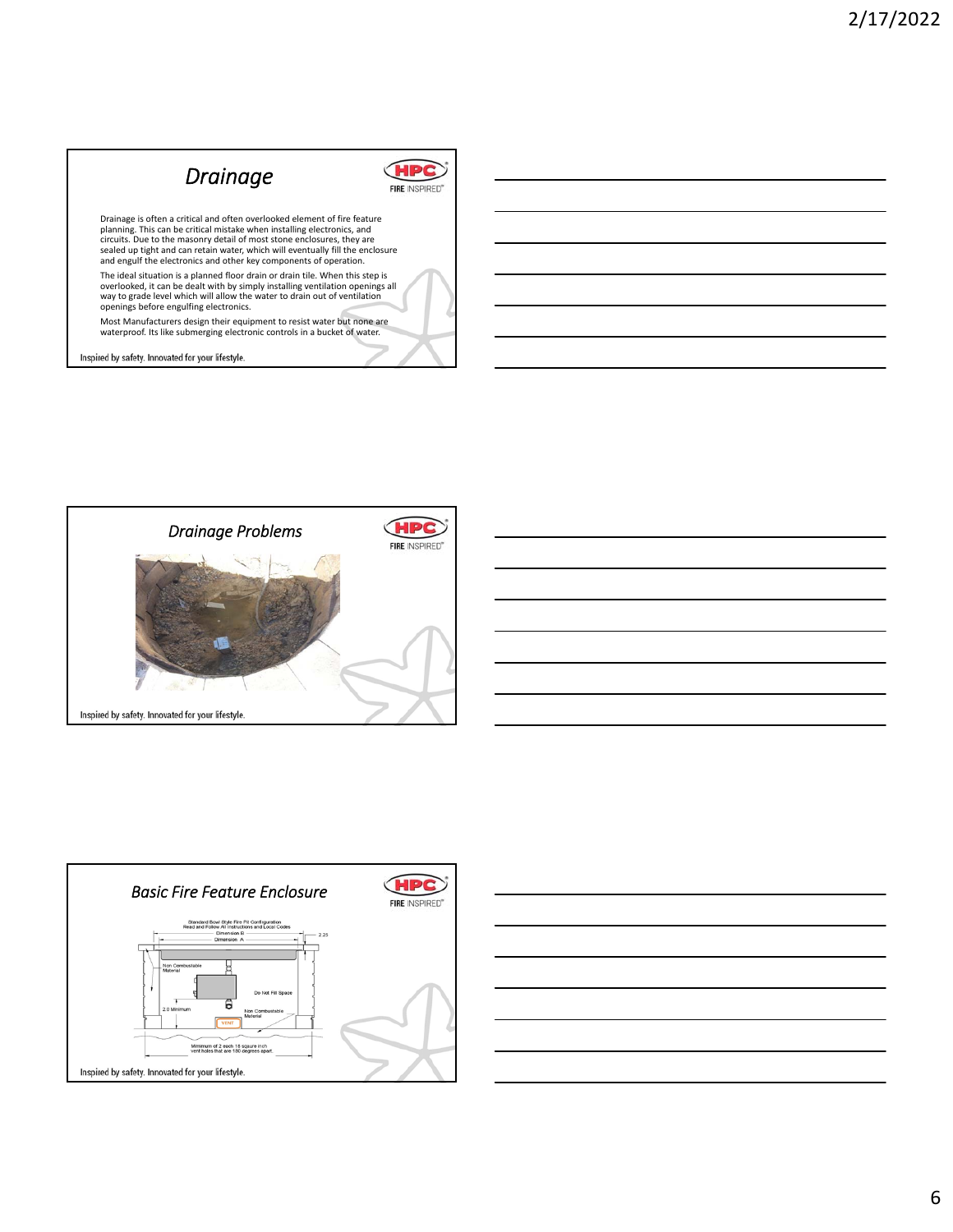#### *Controls Operating the Appliance*

**HPC** 





Inspired by safety. Innovated for your lifestyle.